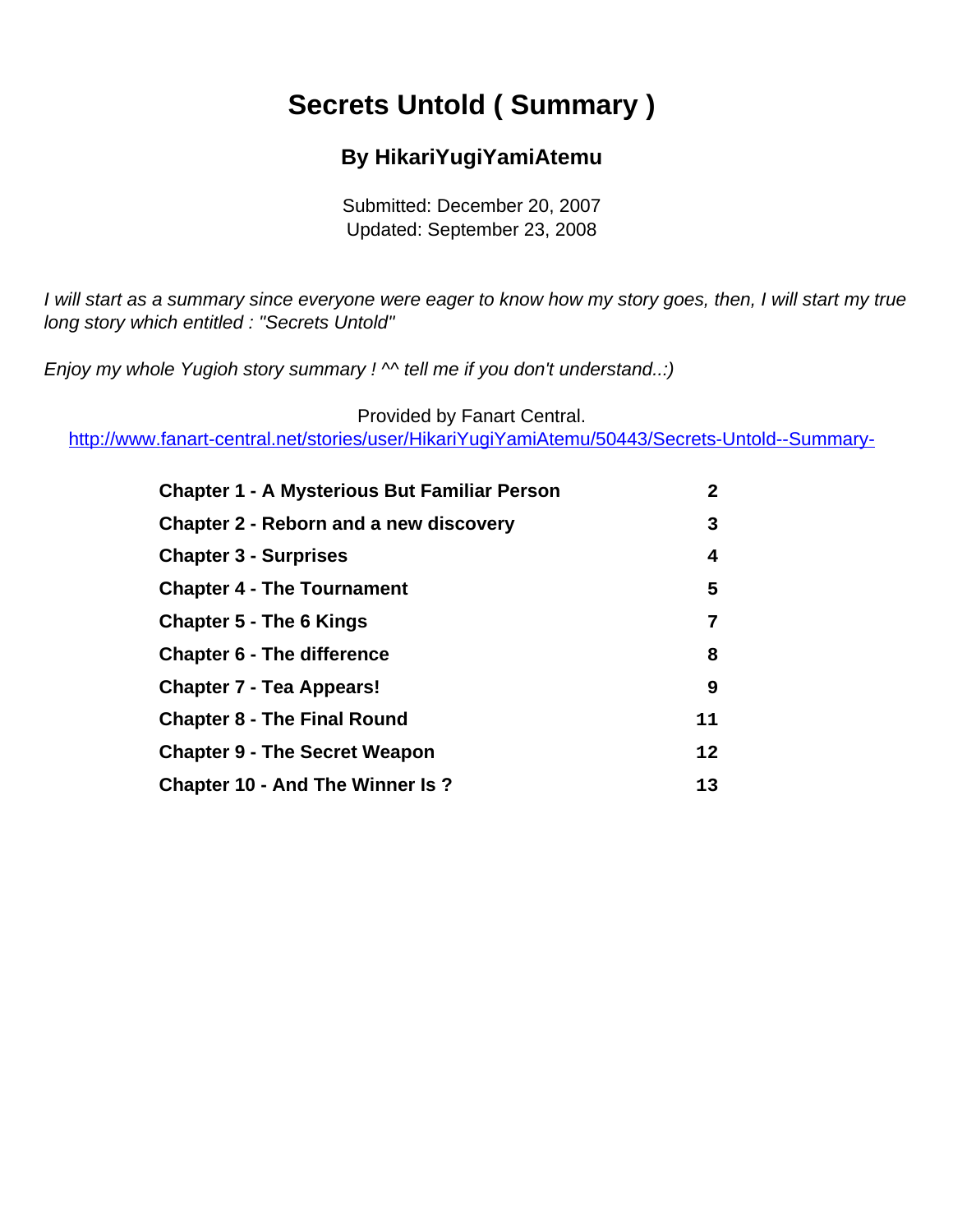## **1 - A Mysterious But Familiar Person**

<span id="page-1-0"></span>Attention : from chapter 2 to the end, I will use **BLACK** brackets which is (...) in replace of the symbol "..." due to some problems in my other computer which is faster and has no javascript...-

#### Title : A Mysterious But Familiar Person

Disclaimer : All Yugioh charaters ( including Yugi, Yami, Joey, Kaiba, Tristen, Tea, Mai, Mokuba,etc..) are belonged to Kazuki Takahashi BUT Celine and Nicole are belong to me!! :P

#### Enjoy this chapter!  $\sim$

The story begins in two years later, after the ceremony battle between Atemu and Yugi. Yugi was still hang out with his friends ( Joey, Tristen and Tea ), and since the ceremony battle ended, Yugi started to play basketball and badminton with Joey and Tristen. ( So, that's why he grows taller, maybe as tall as Joey! XD ) He became more active and matured. One day, Yugi dreamed about Yami who told him that they will meet again soon...Yugi was shocked to see him in his dream and wondered what Yami has just said. Later on, he received a letter from Seto Kaiba ( Yep! Yugi has gained a little respect from Seto Kaiba and they always dueled with each other after the ceremony battle ) and said that the Germany "Game Company" wanted to have an interview with Kaiba and Yugi about their dueling skills. When Yugi arrived at Germany, he saw a person that looked identical to Yami. He wanted to follow that person but he lost the sight of him when he entered a train station. ( It was very crowded!) After the interview was over, Kaiba told Yugi that he was allowed to stay here for a few days since that Kaiba has some bussiness to do with the Germany "Game Company" before he sent Yugi back to Japan. The next day, Yugi went to a park and saw that person again! Yugi went to see him and was shocked that the person looed exactly like Yami ( \*gasp\* o.O ) However, the person that looked like Yami didn't know anything about Yugi except..his name! ( and strangely he recognised Yugi but he just knew his name, nothing else! and that person asked Yugi why he knew his name - this showed that that person's name was Yami! and yes, Yami has reborned and he's the same age as Yugi. )

Stay tune to the next chapter! Chapter 2 : Reborn and a new discovery! :D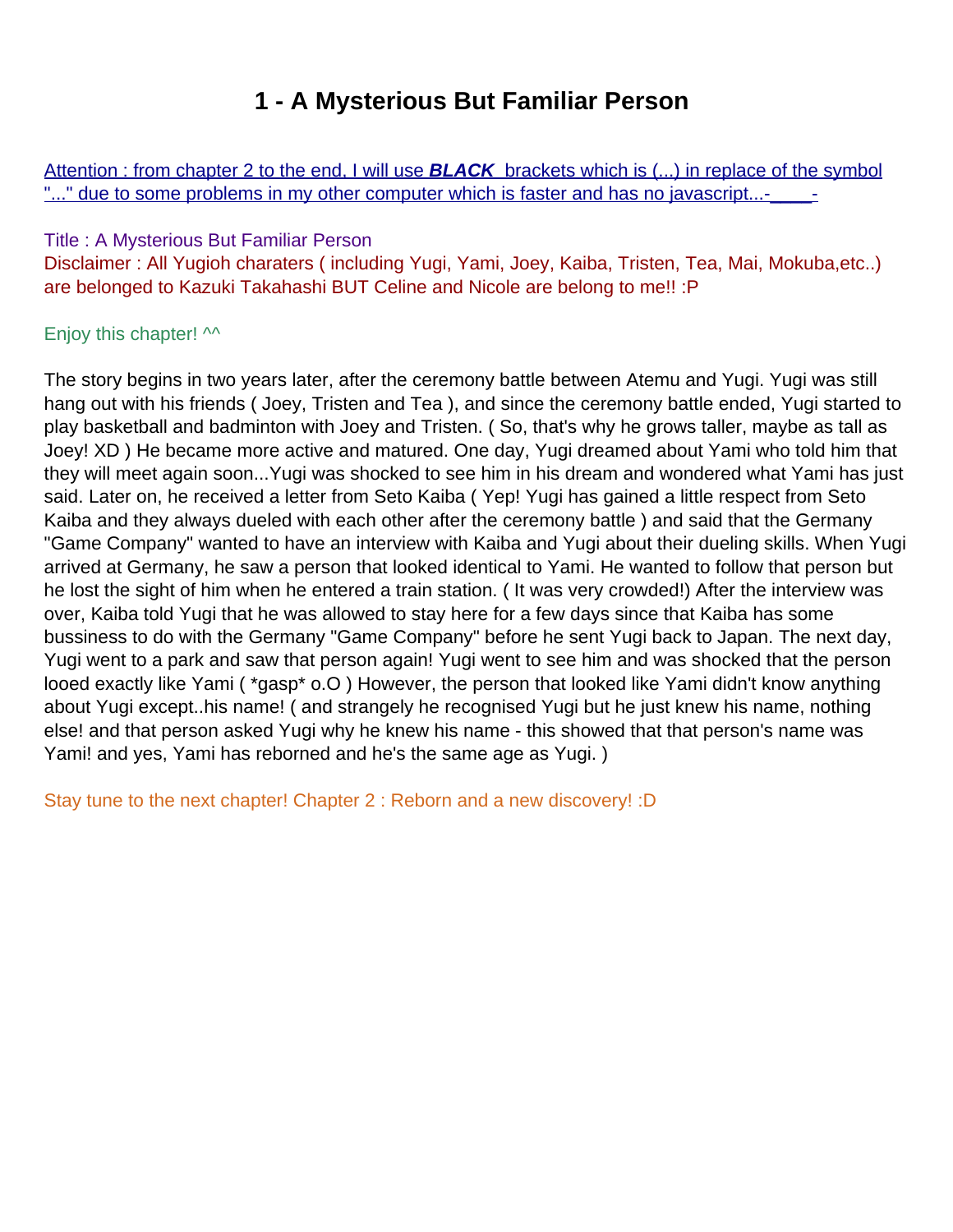### **2 - Reborn and a new discovery**

<span id="page-2-0"></span>Title : Reborn and a new discovery

Disclaimer : see chapter 1

Enjoy this chapter!  $\sim$ 

The person whose name is Yami told Yugi that he only knows his name because he always saw Yugi in his dreams. Not just that, he saw Joey, Tristen, Tea and other duelists in his dreams too! This happened since he was 7 years old. (This might have a connection with Yugi s Millennium Puzzle, do you remember that Yugi gets the puzzle when he was 7 years old ?) Yugi opened his bag and took a box out ( do you remember the box that contains Millennium Puzzle ? after the ceremony battle, he put all his duel monster cards into this box ). Yugi asked Yami whether he remembered this box or not. Yami took the box and said that he did not know anything about this box. Suddenly, the box glowed brightly and Yamis memory of his past and the memory of him with his friends returned to him. Yugi realized that this is the Millennium Box because his grandfather, Solomon told him once that an Egyptian called Akunadin ( remember him ? : P ) has created 7 Millennium Items and this is the  $8<sup>th</sup>$  Millennium Item. This box can seal a person s memory of his/her past or present and it can also seal a Millennium Item s power. Yami got all of his memories back thanks to the Millennium Box. Yugi was overjoyed and invited him to stay in his house ( in Japan ).

Since he was an orphan, he can decide his own choice and I am sure that Yugi s family members will allow Yami to stay with him So now, Yami is back! Yay!!  $\sim$ 

Stay tune to the next chapter , Chapter 3 : Surprises !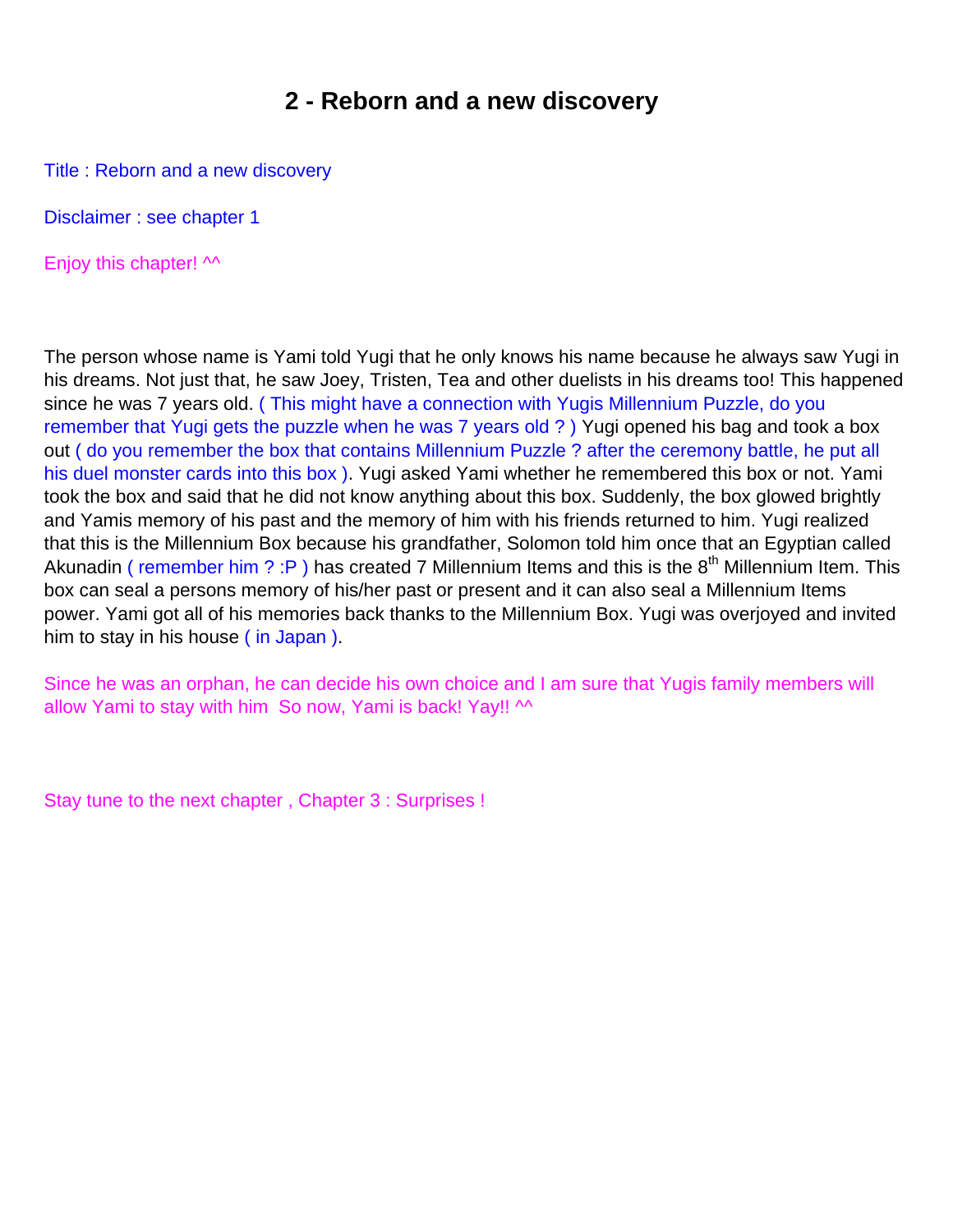### **3 - Surprises**

<span id="page-3-0"></span>Title : Surprises

#### Disclaimer : see chapter 1

You know how Yami appears in my story So who appears next ? You will find out in this chapter. Enjoy!  $\mathsf{V}\mathsf{V}$ 

After the interview with Germany (Game Company) (I just don t know how to named this company -\_\_\_\_- ) and the encounter with Yami, everything was gone back to normal. This time, Yami stayed in Yugi s house and of course, Yugi told everyone about Yami and the Millennium Box. (So, everyone who are friends with Yami are overjoyed, especially Joey, Tristen and Tea! ) but Seto is getting grumpy when he knew that Yami has returned, because he has another rival! (lol XD) Yami and Yugi were studied in the same class, many students thought they were twins! :P (Because Yugi and Yami are in the same height!) One day, Yugi s neighbour moved to somewhere else. A few days later, a new family that came from Malaysia moved to Yugi s neighbour s house! Both Yugi and Yami were dueling in their room (they shared a room but have two beds, you know, a bed that has a ladder! XD) Solomon, Yugi s grandfather told them that they have a new neighbour. Solomon invited one of the family members into their house. Then, a girl entered Yugi s room and Yugi was shocked to see his old pen-pal, Celine! (Yay! My character appeared! XD ) They hugged each other and Yugi introduced Celine and Yami to each other. Yugi told Yami that he and Celine met each other since they were kindergarden until when Celine and Yugi were 8 years old. ( Yep! They are in the same age! ) Celine had to go back to her homeland, Malaysia because of her grandmother s illnessand her father s business. ( Celine was born in Malaysia and she moved to Japan when she was 3 years old because one of her mother s cousin was a Japanese and Celine s family decided to stay in Japan for a few years.) Since then, Celine and Yugi sent letters or email to each other.

So, Celine knew everything about Yugi s (other self) after Yugi completed his puzzle and everything happened from Duelist Kingdom until when ceremony battle ended!

Stay tune for the next chapter ! Chapter 4 : The Tournament !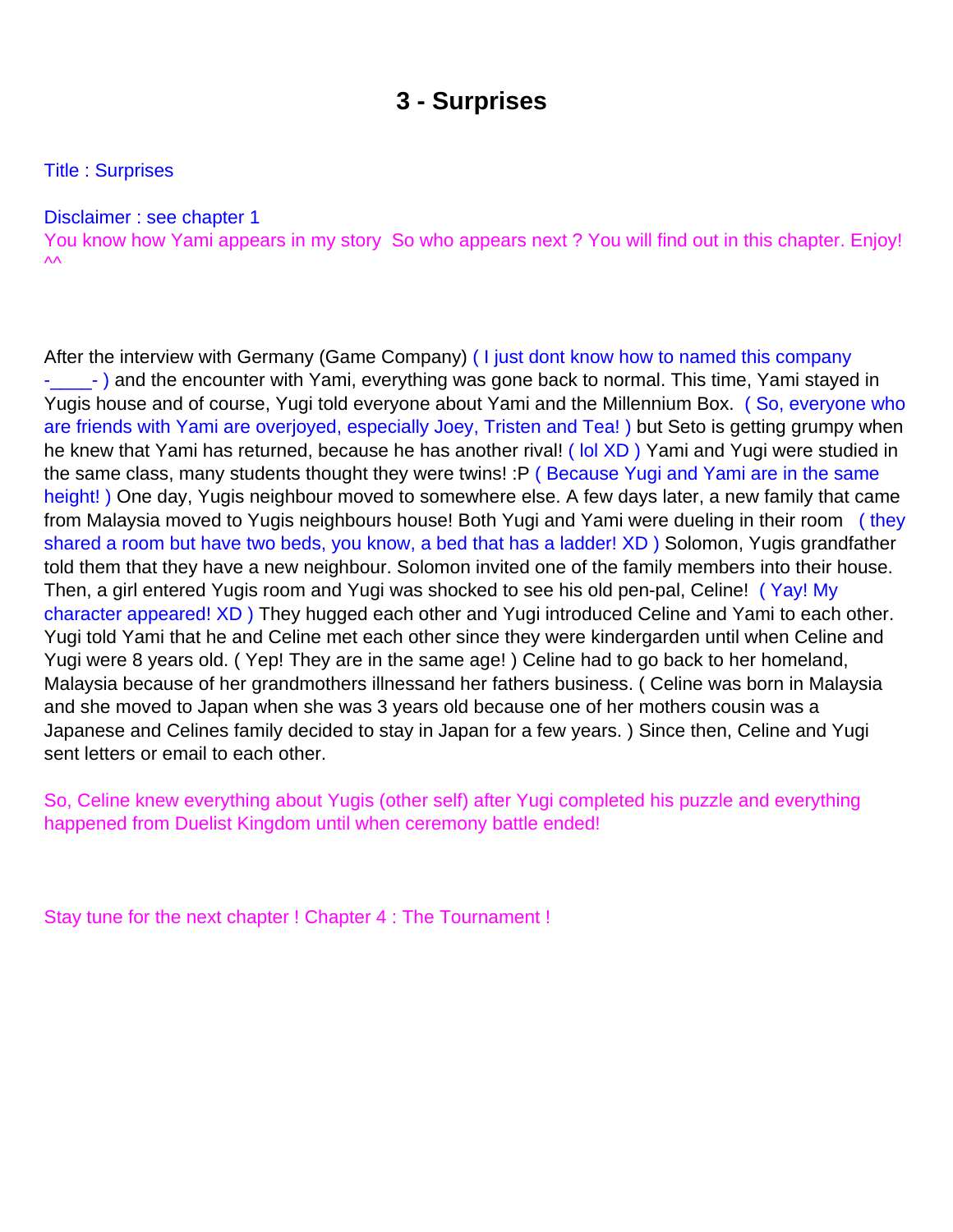### **4 - The Tournament**

#### <span id="page-4-0"></span>Title : The Tournament

Disclaimer : see chapter 1

Celine moved back to Japan again because Celine s father had his own company and he wanted to cooperate with Celine s mother s cousin.

Enjoy this chapter!  $\sim$ 

The relationship between Yugi, Yami and Celine became closer after Celine moved to Japan . ( Plus, Celine was their neighbour! M) Yugi and Yami also introduced Celine to all of their friends including Joey, Tristen and Tea Gardner ( of course! ). Besides that, Celine was also studied in the same class as Yugi and Yami. Two weeks later, a tournament began at KaibaLand and a total of 96 duelists from all around the world joined this tournament including Yugi, Yami, Joey, Mai Valentine and Seto himself ! Celine give it a try because she told Yugi that she has a ( secret teacher ) to teach her how to duel so Celine joined the tournament too. There were 6 rounds in this tournament. Here s the details and the division of number of duelists in each round :

- 1<sup>st</sup> round : 96 duelists (48 duelists against 48 duelists)  $2<sup>nd</sup>$  round : 48 duelists ( 24 duelists against 24 duelists ) 3<sup>rd</sup> round : 24 duelists ( 12 duelists against 12 duelists )  $4<sup>th</sup>$  round : 12 duelists ( 6 duelists against 6 duelists )  $5<sup>th</sup>$  round : 6 duelists ( 3 duelists against 3 duelists )
- $6<sup>th</sup>$  round (Final): 3 duelists (vusing a machine)

( it was just like Duelist Kingdom but this tournament would not used the star to determine which duelist moved to the next round.) The duelist that wins against another duelist can moved to the next round. The only rule is that a duelist can only duel with one duelist in each round. If a duelist duel more than one duelist, then that duelist will be disqualified from the tournament. :P except the  $6<sup>th</sup>$  round, duelists will enter a machine. When the duelists enter the machine, it will bring them to a 3-dimentional world and the three duelists have to destroy the monsters by dueling with their own duel monsters. After that, they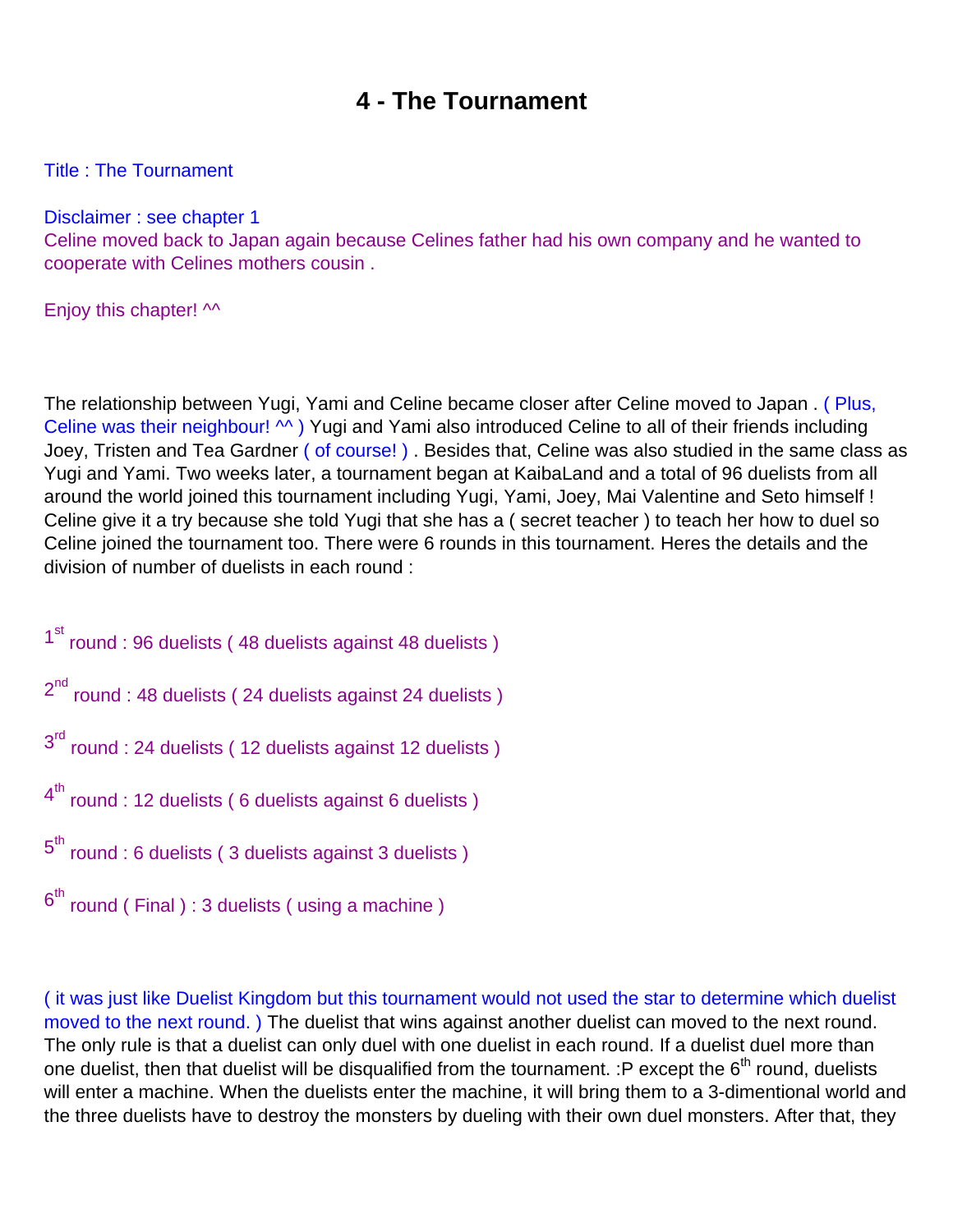will meet 10 duelists created by the machine and they need to defeat all of them before they moved on to their next task. Finally if a duelist defeated a duelist that was created by the machine known as ( The King ), then the duelist can make it to the end and he or she is the winner of the tournament!  $\sim$ 

the explanation of the tournament is done! Thank you for the readers who keep reading my story although it is just a summary XD I will update more chapters soon so be patient. Stay tune to the next chapter! Chapter 5 : The 6 Kings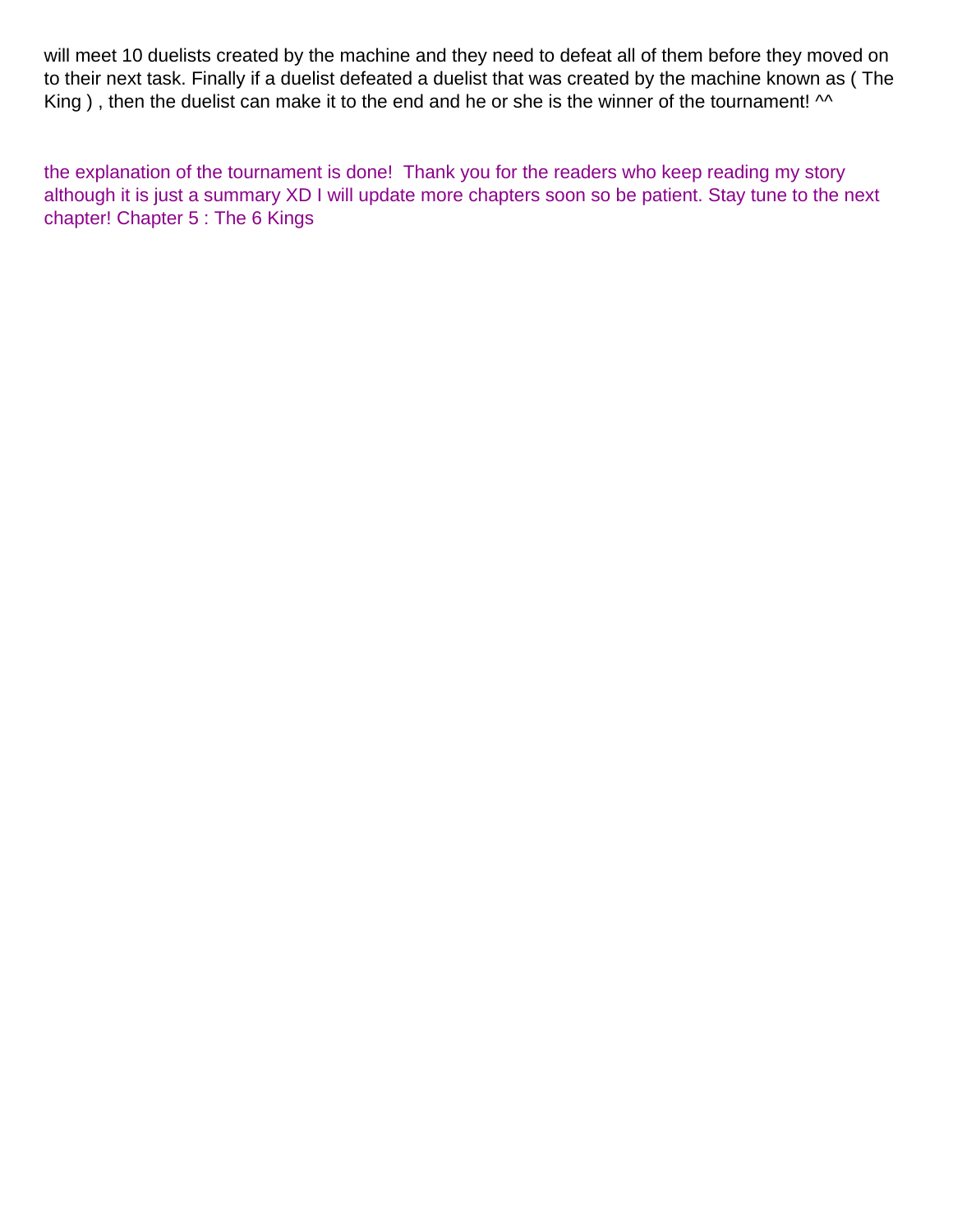## **5 - The 6 Kings**

#### <span id="page-6-0"></span>Title : The 6 Kings

Disclaimer : see chapter 1 and (The 6 Kings) are created by me! XD So, everyone around the world has entered the tournament including Yugi, Yami, Celine, Joey, Kaiba and Mai Valentine, what happens next ? You will find out soon, Enjoy! ^^

The tournament has begun and just you have suspected, Yugi and friends entered the 4<sup>th</sup> round successfully. When they look at the board where the name of their opponents were listed, Kaiba was slightly surprised that their opponents were the famous group of duelists in Germany who were known as (The 6 Kings). They are Ken, Kris, Kelvin, Kaarlo, Karnword, and Kellen. ( They are brothers and they were born in the family which their tradision is to (duel) ! o.O that is why their last name are called (dueler) ) They were known as the undefeatable duelists and they possessed amazing duel monster cards. Kaiba knew them because the chief minister of the (Game Company) from Germany told him the story about them. He also told Yugi and the others not to underestimate them but Joey seem confident and told Kaiba not to worry. Kaiba replied to him by telling how foolish and stupid he was to think something like that ( because Joey can t even beat Kaiba!) Before Joey was ready to swing his fist on Kaiba, Yugi stopped him and said the  $4<sup>th</sup>$  round has just begun so Yugi and the others rushed to the battle field where they duel against their opponents. Everyone was ready except Celine who was kind of nervous. A few hours later, the battle was over. Yugi and the others were all entered to the 5<sup>th</sup> round ( much to Kaiba s surprise because Joey beat one of the member of (The 6 Kings) easily ) The only one left who was still in the  $4<sup>th</sup>$  round was Celine and her opponent was Kellen, the leader of (The 6 Kings). She was afraid that she could not beat Kellen so someone (inside) her told her that (she) would take Celine s place and dueled with Kellen. Celine had no choice but to agree with that person (inside) her. After she (transform) into another person, (she) walked into battle field and was ready to duel with Kellen.

Who is the person (inside) Celine ? Find out in the next chapter! Capter 6 : The difference !

- for your information, the person (inside) Celine was actually a spirit! Youll find out soon..:P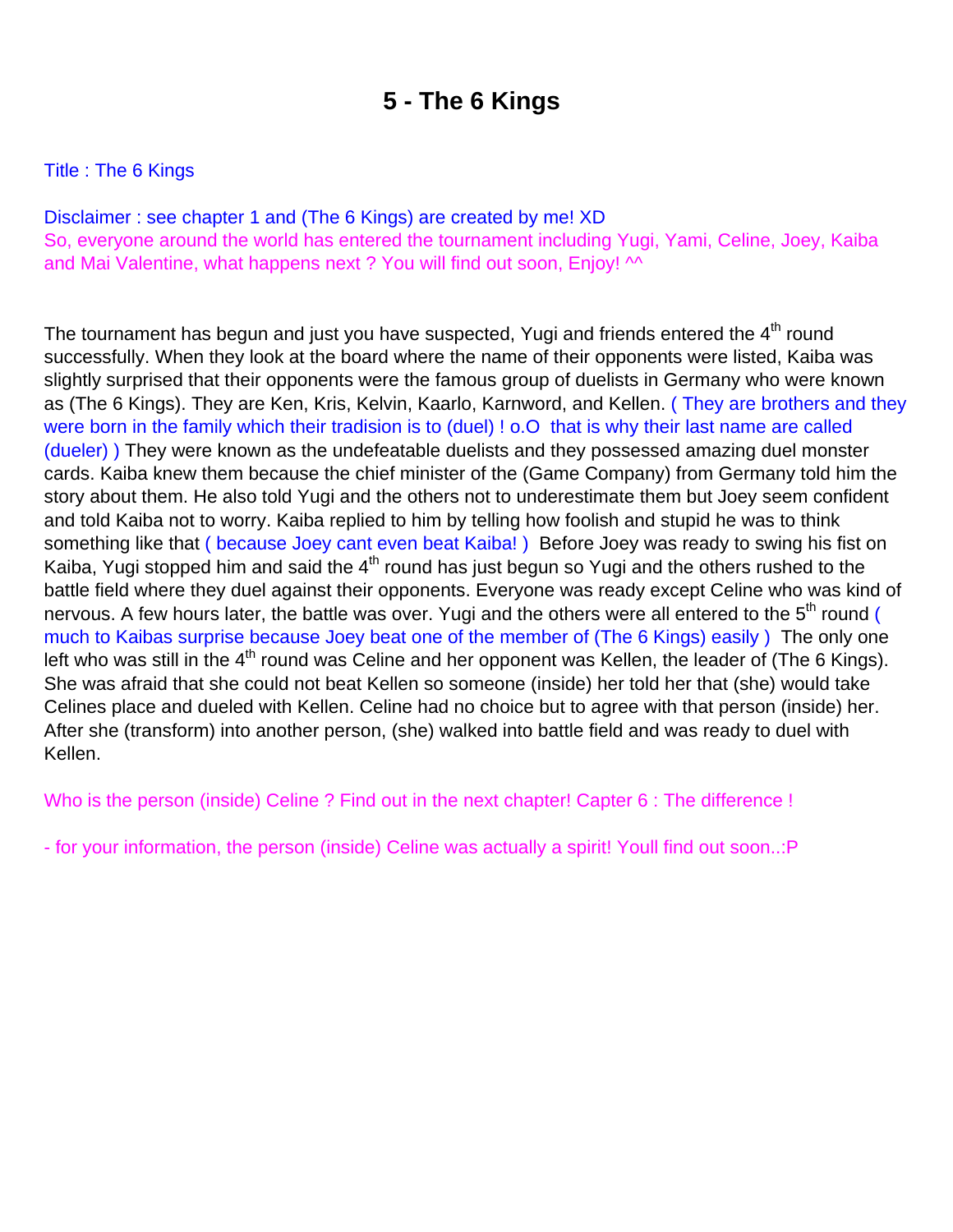### **6 - The difference**

<span id="page-7-0"></span>Title : The difference

Disclaimer : see chapter 1

Enjoy this chapter! If you don t understand anything about this story or chapter, tell me please!

Everyone enjoyed watching the battle between (her) and Kellen. However, only Yugi and Yami noticed the differences between Celine and the girl who was standing on the battle field, ready to pick another card from her deck. This girl was tied with a blue rubber band in pony-tailed style. Her eyes seemed to look sharper than Celine. Other than that, she wore a different outfit, a purple jacket with yellow sleeveless shirt and dark blue jeans. It doesn t matter what she was wearing or why she tied her hair up. What matters are her sudden changes on the way she spoke and her behavior. Her voice seemed to be slightly deeper than Celine and only Yugi noticed that. Celine and Yugi are pen-pals and they always used webcams to chat when they were online. Yugi will never forget her sweet voice. The way Celine behaved did not looked like the girl on the battle field. The girl was more like the tomboy type and she was more confident, braver and matured than Celine. She could disguise as a man easily! Nevermind that, what it matters the most was the battle between the girl and Kellen who was a skillful duelist. Eventually, it was the girl who wins the duel and entered the  $5<sup>th</sup>$  round successfully. (She) walked down the ladder of the battle field and went towards the place where Yugi and the others were located, leaving a shocking Kellen behind. Before Yugi and the others had the chance to see the girl s face, she (transform) back to Celine. Celine was glad that the person (inside) her had helped her win this  $4<sup>th</sup>$ round. If it was not for (her), Kellen would have defeated her in this round. Everyone were happy for Celine except Yugi and Yami who were just smiled and congratulated Celine on her victory to the 5<sup>th</sup> round. Yugi and Yami were sure that (the girl) on the battle field just now was not Celine and they were determined to find out the real identity of (the girl). Before Yugi and the others left the battle field, Kellen rushed to Celine s side and proposed to her. ( $\overline{0.0}$ ) and somehow, Yugi was slightly jealous of Kellen with unknown reasons. ( lol..XD )

But do not worry, Celine has no interest in Kellen so she rejected his proposal, poor Kellen! XD the identity of (the girl) will be revealed soon! So stay tune for the next chapter, Chapter 7 : Tea Appears!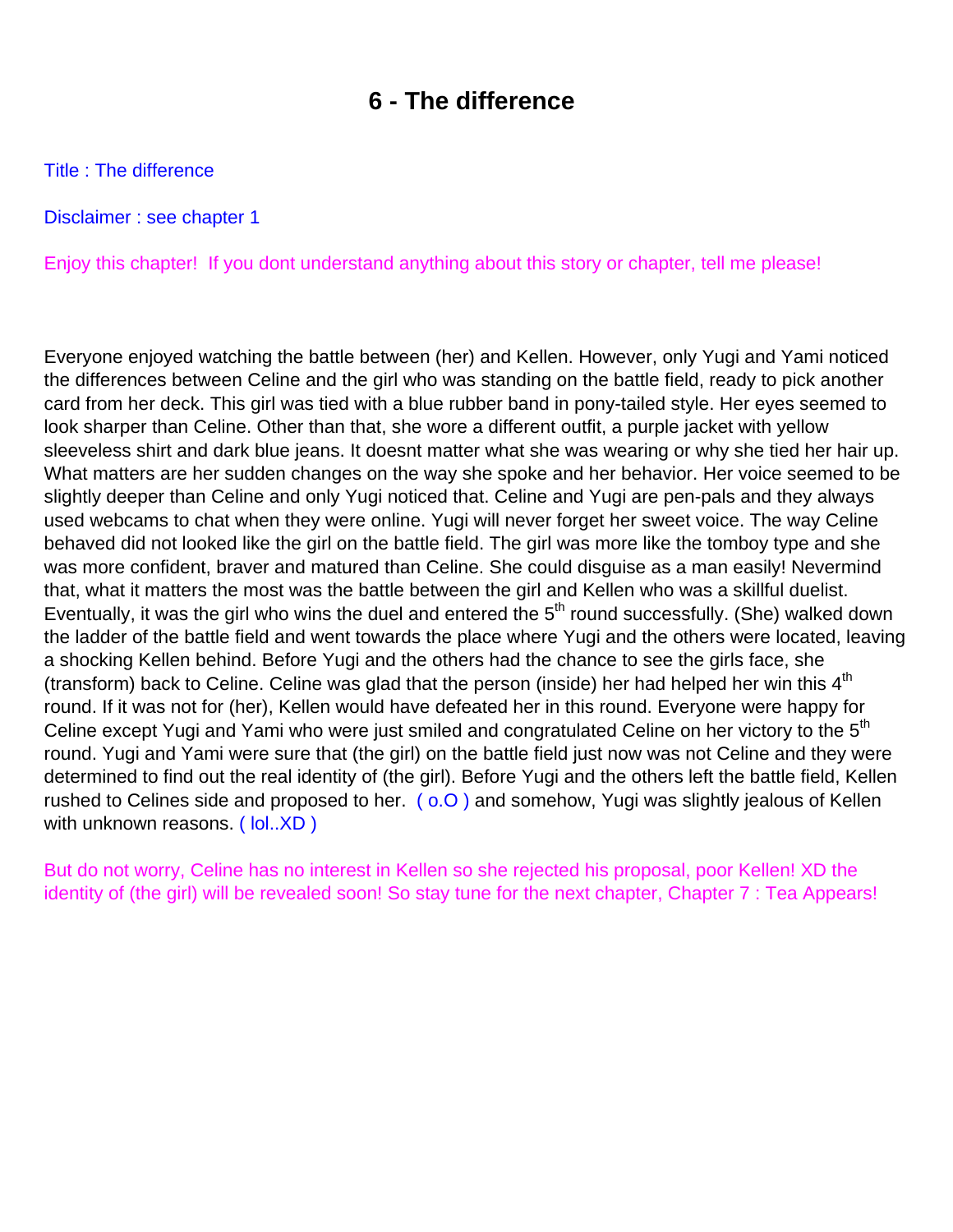## **7 - Tea Appears!**

### <span id="page-8-0"></span>Title : Tea Appears!

Disclaimer : see chapter 1

Sorry that I did not tell you who is the person ( inside ) Celine but I have given you some clues, right ? I believe that some of you have found out the real identity of ( that person ) especially my FAC friends! XD To the people who have did not know anything about ( her ), you will find out soon, I assure you! XP So keep on reading! And Enjoy! :D

In the 5<sup>th</sup> round, 3 duelists will duel against another 3 dueslists. (so, I planned to do this!! Hehehee&XD )

- 1) Yugi against Joey
- 2) Yami against Kaiba
- 3) Celine against Mai Valentine

(is that okay ? lol..) Back to the story, Everyone were looking forward to see their next battle especially Kaiba who was eager to beat Yami ( sometimes, Yugi ) and once he defeat Yami, he gets his pride and title back! ( lol ! ) When they went to the food store to have a break, Ryou and Tea Gardner was waiting for them, they were sitting on the bench near to the ice-cream store. She was trilled to see Yami, ever since she found out that Yami has reborn to this world, she was overjoyed and always be by Yami s side. ( Oh! By the way, Tea and Celine met each other when they were kindergarden so she was happy to meet her old friend! ) Tea seemed to get closer to Yami everyday ( too close, perhaps! XD ) which annoyed Yami . He knew that Tea was a charming, kind and friendly person and he was happy to have a friend like her but Tea was not that type he likes. He wanted to tell her the truth but not now. As Tea sitting close to Yami, Yugi watched Celine s every move and just then, he noticed something on her right hand. Something was glimmering on her middle finger. A golden ring , he thought. Before he noticed the symbol on the middle of the ring, Kaiba s brother, Mokuba who was in charge of the announcement and the arrangement of the tournament with Kaiba s guidance, announced that the  $5<sup>th</sup>$  round will start in 10 minutes after the break. Everyone was ready for the tournament and they arranged their decks carefully. They wished each other good luck except Kaiba who wished to defeat Yami but simply wished them good luck too. They were so excited but little did they know the danger that awaited them. In the darkness behind the corner of the food store, stood a man who was wearing a black cape and a mask to cover his face. He was watching three persons, two boys..and a girl.

Who was the man in the black cape? Who will win this tournament ? What happen next ? the answers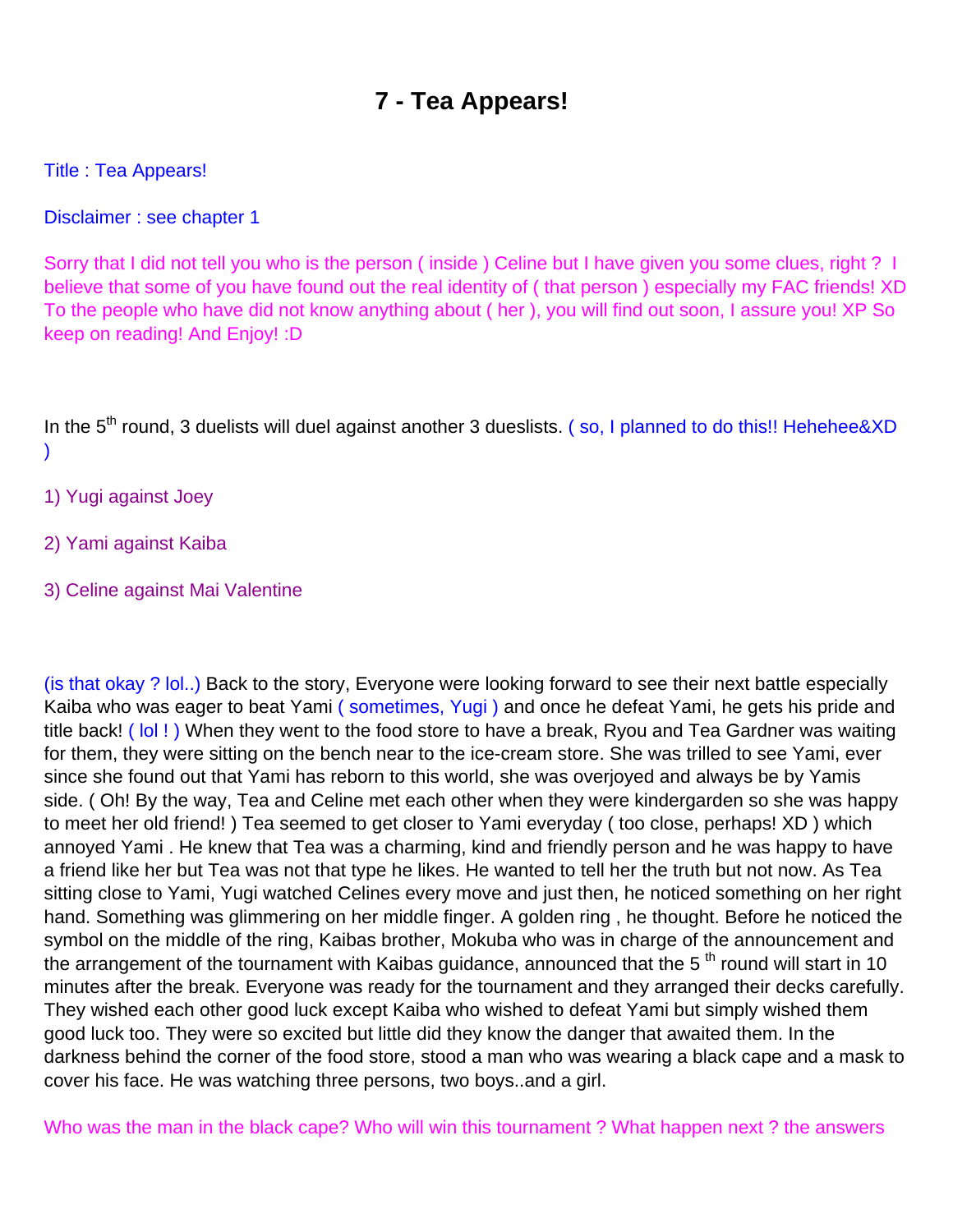will be revealed if you keep reading so stay tune for the next chapter. Chapter 8 : The Final Round !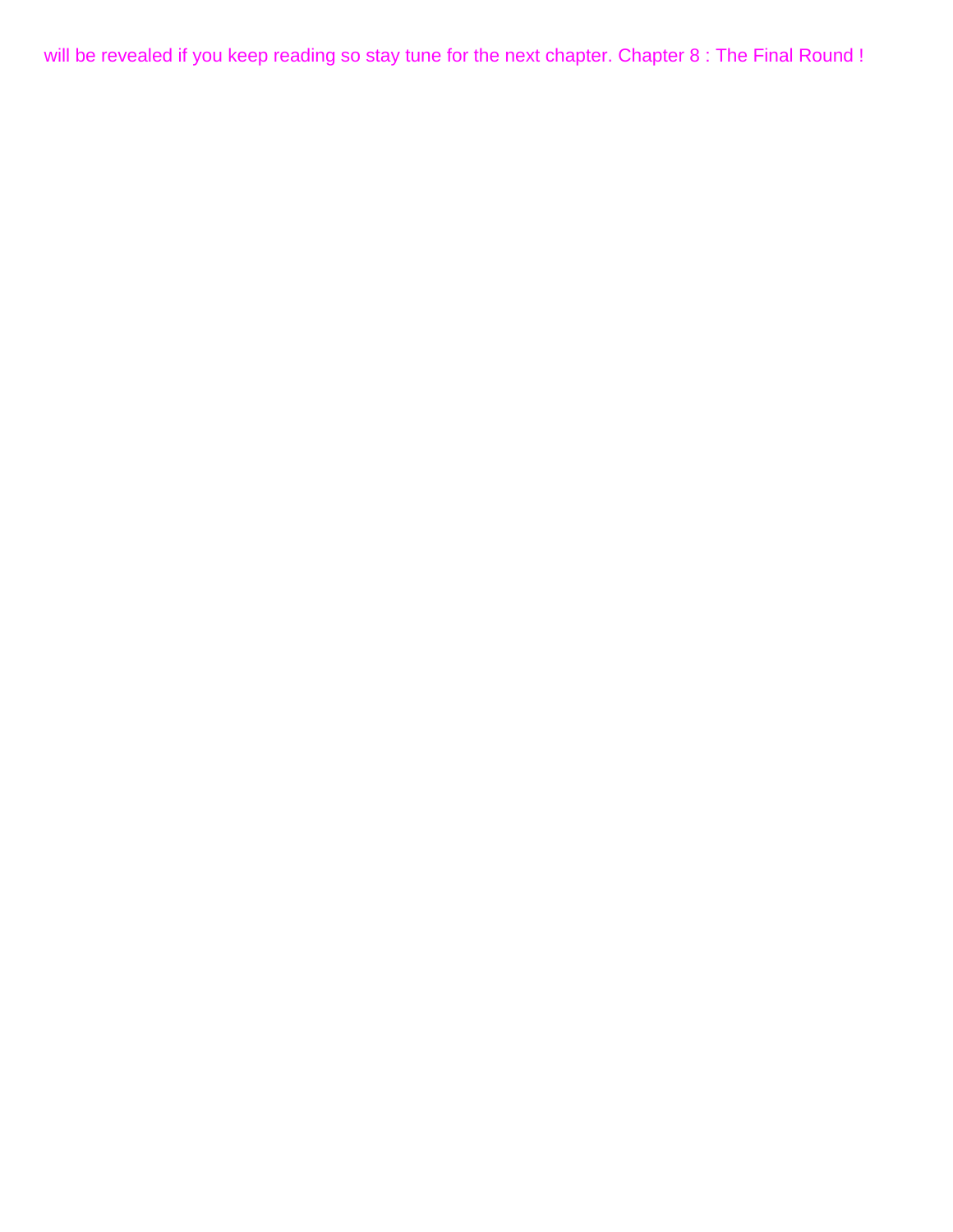### **8 - The Final Round**

### <span id="page-10-0"></span>Title : The Final Round Disclaimer : **see chapter 1**

~

~

Ok, the 5th and the final round will be in this chapter ( duh! ) Sorry for not telling you about the progress of the tournament in full details and how the duel goes for Yugi and the others. I have never duel with someone before..( you can say that I have absolutely NO knowledge about this dueling thing, except the fact that I know only a few duel monsters that are my favourite! :P ) and I didn't buy any Yugioh cards so the only way is to skip the dueling progress, sorry! I hope you're not dissapointed as you have to know that I like Yugioh all because of the story, not the dueling game! : o (after all, this is just the summary but I will write the real and full details of this story after I finish writing this whole summary thing! ) alright, enough babbling from me and on to the story! So, enjoy, folks! :D and review/comment!! :3

~~~~~~~~~~~~~~~~~~~~~~~~~~~~~~~~~~~~~~~~~~~~~~~~~~~~~~~~~~~~~~~~~~~~~~~~~~~~~~~

They were having a great battle especially the battle between Yami and Kaiba but finally, the 5th round was over and the result is..(dun dun dun dunn..you guessed it!;)) Yugi, Yami and Celube were the winner of this 5th round! (yay! :D) And just as Yugi and Yami suspected, the person who was dueling with Mai Valentine wasn't Celine but the person 'inside' her. Celine's dueling skills wasn't as good as 'the person' who have won the 4th and 5th round. Since Yugi and Yami won this round, they might have an opportunity to find out the true secret behind Celine's 'new partner'. In the 6th round which was the final round, Yugi, Yami and Celine will enter a machine which will send them to 3-dimensional world. They will have to fight and destroy all the monsters by using their duel monsters, then they will duel with 10 duelists created by the machine before they meet 'the King'. The person who duels the fastest and gets the most points wins and will be the winner of this tournament! :D Yugi, Yami and Celine (who had transformed into 'another person') entered the machine. Then, each of them were being sent to three different worlds. Yugi landed on a strange medieval world while Yami landed on a cemetery, full of zombies and mummies! ( scary! XD ) The girl who live inside Celine's body eventually landed on a dark, spooky forest. Although they were in different, separate worlds, they were going to the same destination that leads to the location where 'The King' was waiting for them..The battle has begun and they tried their best to win this tournament..(good luck to them! :P )

and so the real battle has begun, we are so excited to know who wins this tournament, aren't we ? so please keep on reading and leave me a comment! :P stay tune for the next chapter, Chapter 9 : The Secret Weapon!

~~~~~~~~~~~~~~~~~~~~~~~~~~~~~~~~~~~~~~~~~~~~~~~~~~~~~~~~~~~~~~~~~~~~~~~~~~~~~~~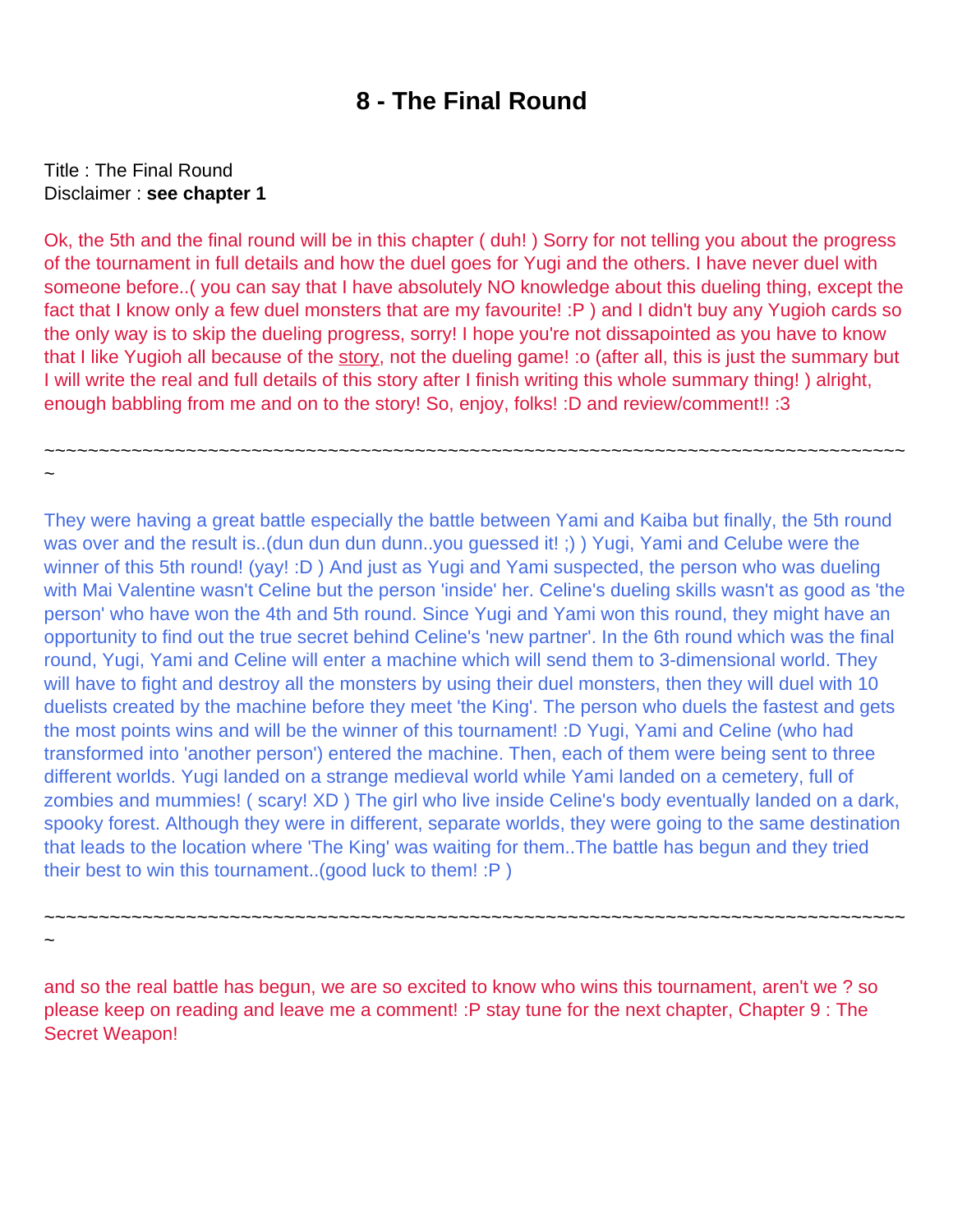### **9 - The Secret Weapon**

#### <span id="page-11-0"></span>Title : The Secret Weapon Disclaimer : **see chapter 1**

#### Hey, guys! Here's chapter 9, so please enjoy and comment! :P

During the 6th round and final round, Yugi, Yami and 'the girl' were having a fierce battle fighting with the monsters that had blocked their way to victory. So far, the person who gets to destroy all the monsters and gets most points was surprisingly the girl because she used special, rare cards that no one have ever heard of and some of them has amazing effects which can great damage to the monsters. The duel monster stood beside her was in fact her one of the favourites that is Silent Magician. Yugi used Dark Magician while Yami used Dark Magician of Chaos ( all three of them seems to like to use 'Magicians'..XD ). The girl was the one who meet the 10 duelists first before Yugi and Yami arrives later on. Then, the girl decided to use her 'secret weapon' to beat all 10 of them as fast as she could. This 'secret weapon' of hers was the combination of the 6 fairy cards ( where did she get all those cards ? you'll find out soon! :P ) and she use the 'combine' card to transform all 6 of the fairies into two fairy queens ( why there's two ? well, I couldn't explain this but it somehow happens..:o ) and those two fairies were Flora and Fiona. The two of them can also combine together to summon the most powerful fairy of all, Fransisca, The God Fairy. The power of Fransisca was twice the power of the three Egyptian Gods ( Osiris, Obelisk, and God of Ra..I think) However, in order to summon Fransisca, it is required to sacrifice a great amount of life points that is 3000 life points ( o.O ) and 2000 life points to summon Flora and Fiona, the two fairy queens. So, it was tough to summon them ( so that's why she bought a lot of cards which can help her increase her life points ) The girl can only manage to summon at least 4 fairies when she fought with the 5th duelist.( oh ya, the 6 fairies I've mentioned before are Water, Fire, Earth, Air, Dark and Light. They are also known as the Elemental Fairies! :D ) When the girl fought with the 5th duelist, Yugi and Yami were already gaining up and were now dealing with the 6th duelist (ooohhh..:o ) They were having a hard time trying to beat these 10 duelists. When all three of them fought and won the duel, they were headed towards the location of 'The King'. This time, Yami was the first, while Yugi was the second and the girl came third, but still, the girl has more points compared to the other two..When they meet 'The King', they started to duel immediately without wasting time. The audience and other duelists who were watching this breathtaking duel cheered for them. They were fascinated by the girl's duel monsters and how well the three of them played. They were also eager to know who's the real champion of this tournament especially Yugi's friends. The winner was still undecided and by the looks of it, it seems that none of them have any idea of who is going to win this round. The three of them were skillful duelists after all so all they could do was watch the duel that showed on the big screen..

 So what do you think ? who is going to win this tournament ? this question will be answered when you read the next chapter, so stay tune for Chapter 10 : And The Winner Is ? ( I don't know! \*acts like I don't anything..XD\* ) and please comment! :P